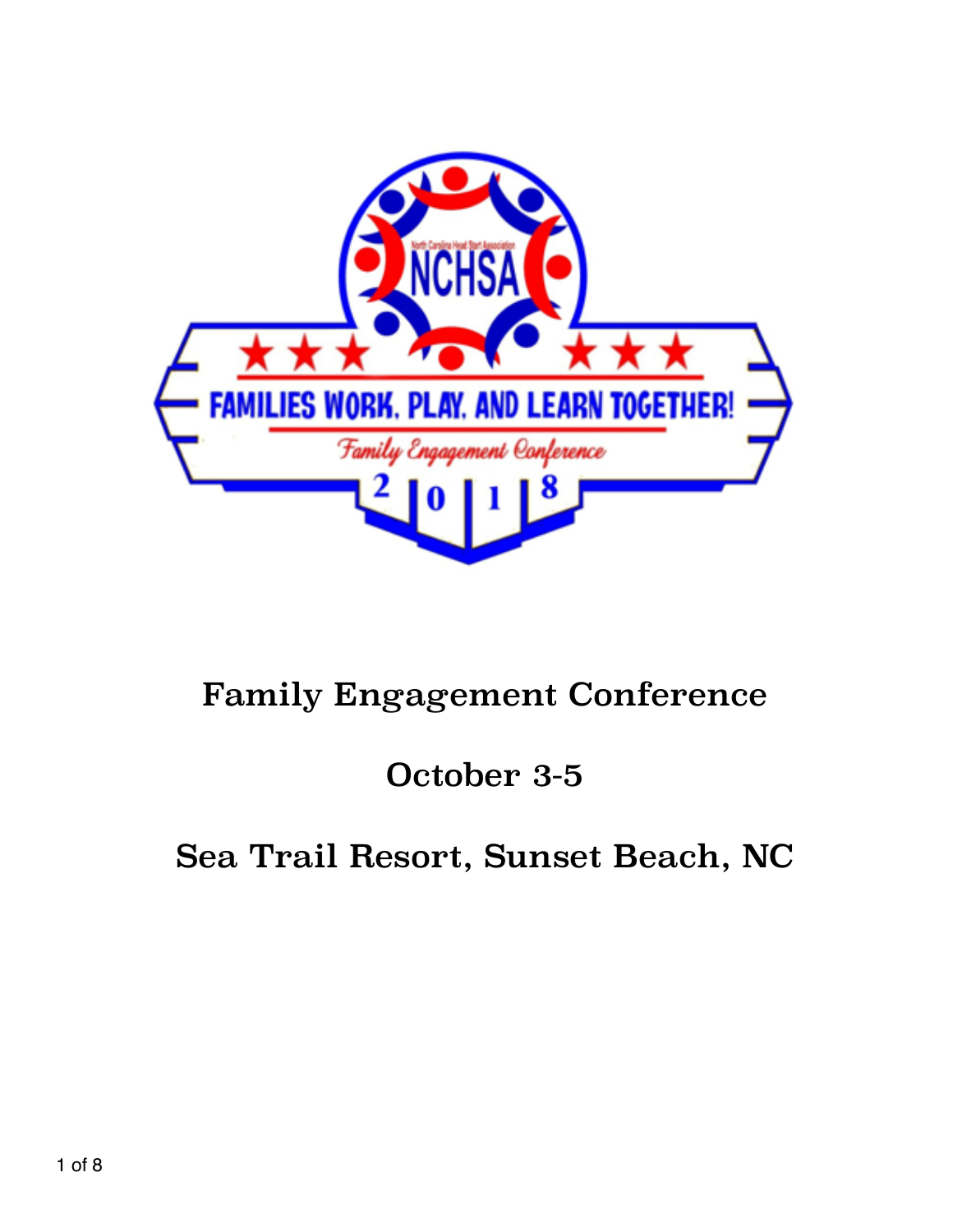

#### **North Carolina Head Start Association Family Engagement Conference**

 **October 3, 2018-October 5, 2018**

 **Sea Trail Golf Resort & Convention Center [75A Clubhouse Road Sunset Beach NC](javascript:void(0))  1-866-599-6674** 

#### **Please TYPE or PRINT CLEARLY (attach additional pages as needed)**

| <b>Program/Agency Name:</b>               |                  | <b>Contact Phone Number:</b>  |                                |
|-------------------------------------------|------------------|-------------------------------|--------------------------------|
| <b>Name of Contact Person:</b>            |                  | <b>Contact Email Address:</b> |                                |
| <b>NAME:</b>                              | <b>POSITION:</b> |                               | <b>Physical/Dietary Needs:</b> |
|                                           |                  |                               |                                |
|                                           |                  |                               |                                |
|                                           |                  |                               |                                |
|                                           |                  |                               |                                |
|                                           |                  |                               |                                |
|                                           |                  |                               |                                |
|                                           |                  |                               |                                |
| Sub-Total from additional attached pages: |                  |                               |                                |
| TOTAL NUMBER OF REGISTRATIONS             |                  |                               |                                |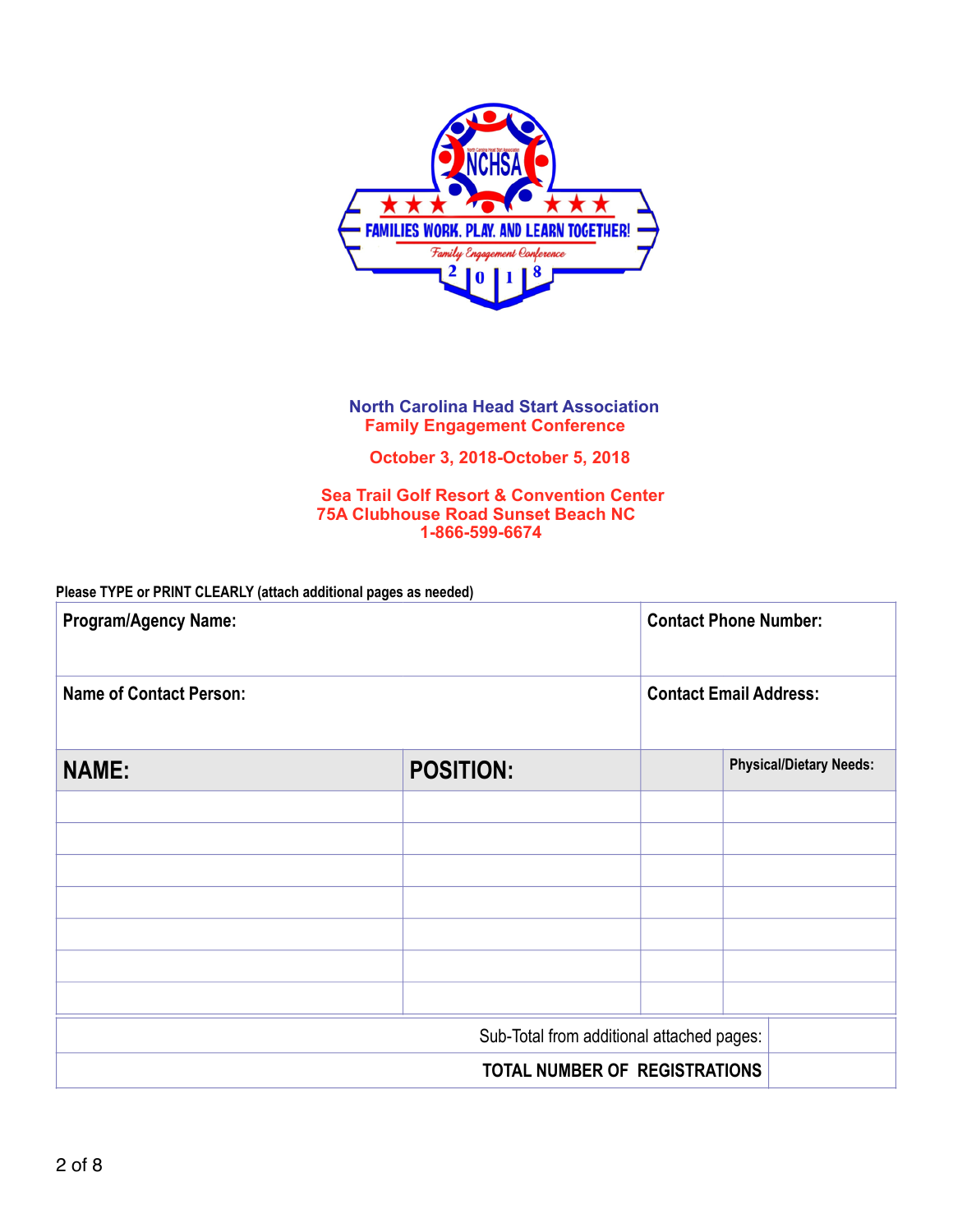#### **REGISTRATION FEES**

*Number of Program Member registrations \_\_\_\_ x \$225 =* \$*\_\_\_\_\_\_* *Number of Program Non-Member registrations \_\_\_\_\_ x \$ 275 =* \$*\_\_\_\_\_\_\_ On-Site registration will be \$300.00* 

> Or APPROVED Purchase Order # \_\_\_\_\_\_\_\_\_\_\_\_\_\_\_\_\_\_\_\_\_\_ *(must attach copy of Approved PO)*

SEND CHECKS and Registration forms (made payable to NCHSA) TO: **NCHSA Conference Christy Jones 105 Kenn Myer Dr Thomasville, NC 27360** 

**Please make sure that your fiscal department has the new address.** 

*Registrations with PO's may be emailed to christy@newframellc.com \*\* MEMBER = Your Head Start Program or Early Child Care Agency is a current (2018-2019) member of NCHSA \*\*\* NON-MEMBER = Your Head Start Program or Early Child Care Agency is not a current (2018-2019) member of NCHSA.* 

**Membership will be verified by the conference date and an additional invoice sent if membership is not received** 

**by September 30, 2018** 

**\*\*This conference is geared towards Parents, Family Advocates/Family Engagement Staff, Directors, and other Head Start Staff.**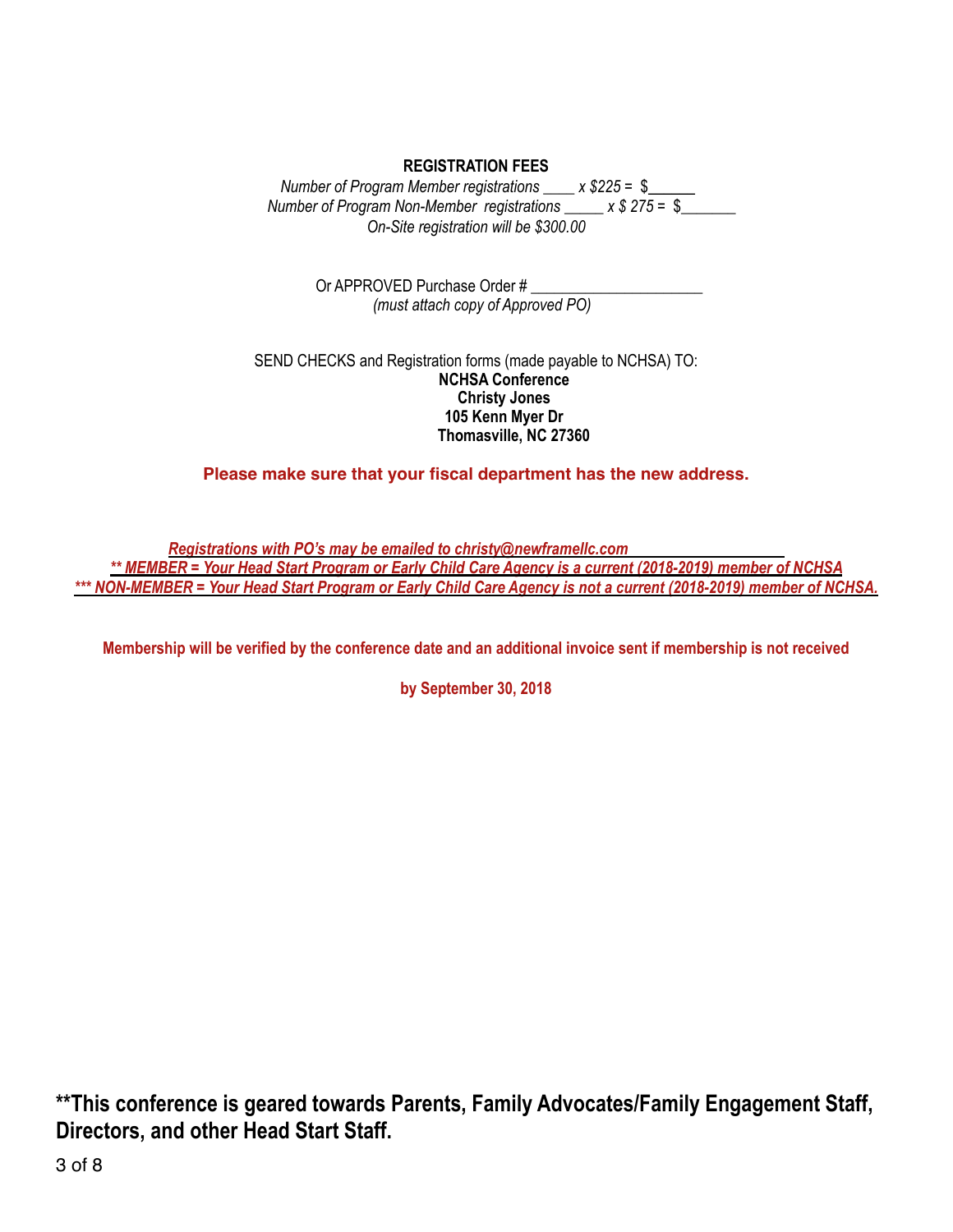## **Sea Trail Resort 75A Clubhouse Road, Sunset Beach, N.C. 28468 Tel (910) 287-1100 Toll-Free (888) 321-9048 Fax: (910) 287-1181 [info@seatrail.com](mailto:info@seatrail.com)**

**\*\*\*All room reservations are made by the individual grantees and must be made over the phone. There is no hotel reservation link for this conference.** 

#### **RESERVATIONS:** *INDIVIDUAL CALL IN – INDIVIDUAL PAYMENT*

**INDIVIDUAL RESERVATIONS:** Each individual guest must make their own reservation. Guests may contact the Reservations Department at 1-800-624-6601 by September 15, 2018. Please advise guests to identify themselves with NC Head Start Association Conference in order to receive the group rate. All reservations must be guaranteed and accompanied by a first night room deposit or guaranteed with a major credit card. **INDIVIDUAL CANCELLATION:** Cancellations must be made 48 hours in advance in order to avoid a one night's room and tax penalty. This policy is strictly enforced and will be charged to the individual or master account

**EARLY DEPARTURE/LATE ARRIVAL:** There will be no refund, of any portion of the package price for early departures/late arrivals. This policy is strictly enforced so please be aware of the cancellation policy to avoid no show charges.

#### **GROUP RATES/UNIT TYPES**

#### *Deluxe Mini Suite \$89.00 per night plus tax*

Each room typically features two double beds and a spacious bath on an open floor plan. \*These suites offer a kitchenette complete with a microwave, coffee maker, and refrigerator. Upper floors are accessible by stairs only.

#### *Premiere Mini Suite \$99.00 per night plus tax*

Champion mini suites typically feature two double beds and a spacious bath on an open floor plan. \*These suites offer a kitchenette complete with a microwave, coffee maker, refrigerator, and sitting area. Champion mini suites are available on first, second, or third floors. Upper floors are accessible by stairs or elevators. These suites are just a short walk away from the Resort Check In and the Sea Trail Convention Center.

#### *Deluxe One Bedroom Villa \$119 per night plus tax*

One-bedroom villas typically feature two double beds and a spacious bath. \*Villas offer a living room with a separate dining area, a fully equipped kitchen (including a range, refrigerator with ice maker, and dishwasher), washer/dryer, plus a porch overlooking the resort's natural surroundings. Upper floors are accessible by stairs only.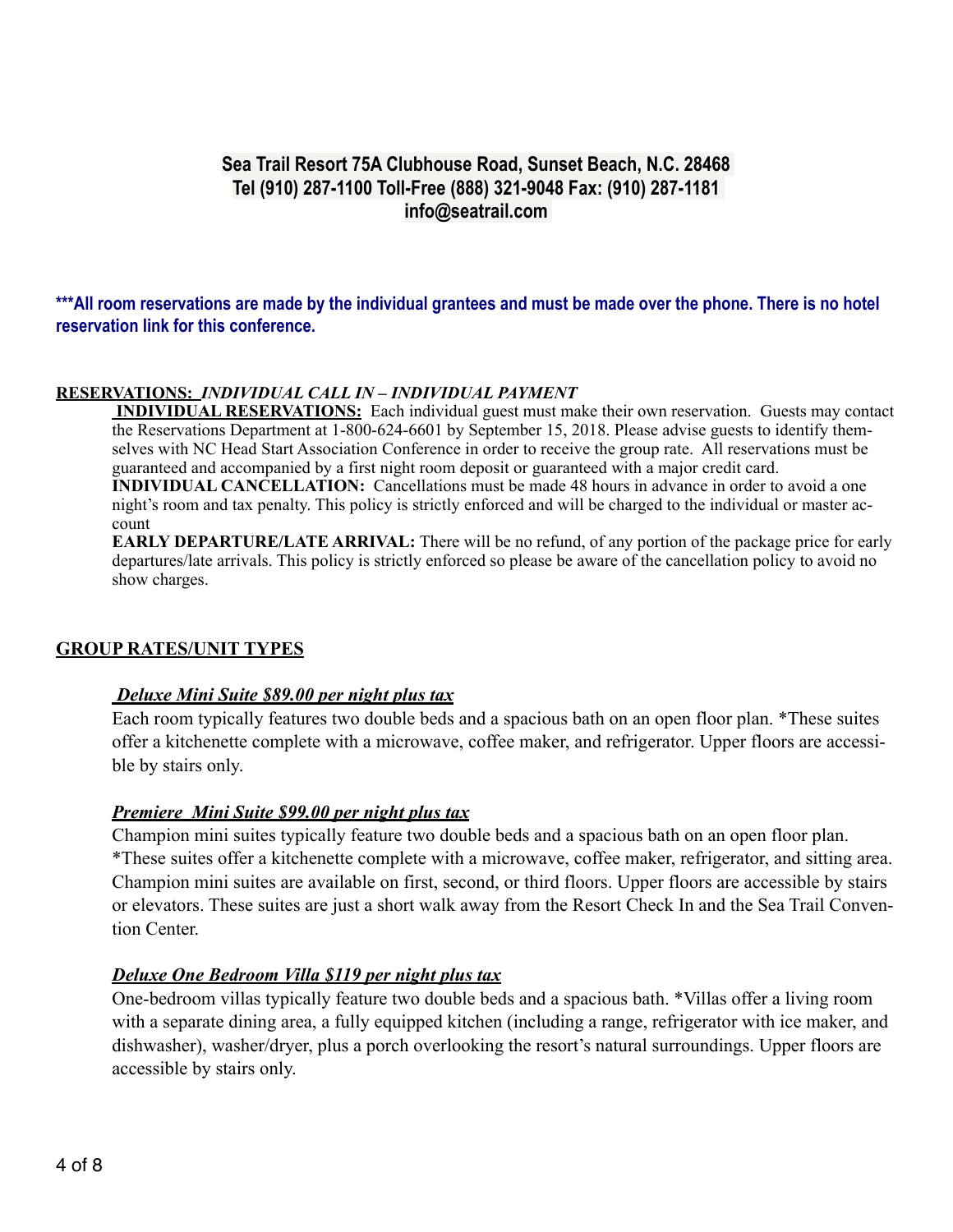## *Champion One Bedroom Villa \$129.0 0per night plus tax*

Champion one-bedroom villas typically feature two double beds and a spacious bath. \*These villas offer a living room with a separate dining area, a fully equipped kitchen (including a range, refrigerator with ice maker, and dishwasher), and washer/dryer, plus a screened porch overlooking the resort's natural surroundings*.* Champion villas are available on first, second, or third floors. Upper floors are accessible by stairs or elevators. These villas are just a short walk away from the Resort Check In and the Sea Trail Convention Center.

## *Royal Poste Two Bedroom Villa \$139.00 per night plus tax*

Royal Poste two-bedroom villas typically feature one queen or one king in the master bedroom and either one queen or two twin beds in the secondary bedroom with two spacious bathrooms. \*Villas offer a living room with a separate dining area, a fully equipped kitchen (including a range, refrigerator with ice maker, and dishwasher), and a washer/dryer, plus a porch overlooking the resort's natural surroundings. These villas are just a short walk away from the pools and Activity Center. Royal Poste villas are available on first, second, or third floors. Upper floors are accessible by stairs only.

#### *Deluxe Two Bedroom Villa \$149.00 per night plus tax*

Deluxe mini suite/deluxe mini suite and one-bedroom villa adjoin to form the two-bedroom villa. Each has its own private entrance. Two-bedroom villas typically feature two double beds in each room and two spacious bathrooms. \*Villas offer a living room with a separate dining area, a fully equipped kitchen (including a range, refrigerator with ice maker, and dishwasher), washer/dryer, plus a porch overlooking the resort's natural surroundings. Upper floors are accessible by stairs only.

## *Champion Two Bedroom Villa \$159.00 per night plus tax*

The Champion mini suite and one-bedroom villa adjoin to form the two-bedroom villa. Each has its own private entrance. It typically features two double beds in each bedroom and two spacious bathrooms. \*Villas offer a living room with a separate dining area, a fully equipped kitchen (including a range, refrigerator with ice maker, and dishwasher), washer/dryer, plus a screened porch overlooking the resort's natural surroundings. Champion villas are available on first, second, or third floors and are accessible by stairs or elevators. These villas are just a short walk away from the Resort Check In and the Sea Trail Convention Center.

#### *Club Villa Three Bedroom Villa \$179.00 per night plus tax*

Club Villa three-bedroom villas typically feature two double beds in each bedroom and three spacious bathrooms. \*Villas offer a living room with a separate dining area, a fully equipped kitchen (including a range, refrigerator with ice maker, and dishwasher), washer and dryer, plus a screened porch overlooking the resort's natural surroundings. Club Villa three-bedroom villas consist of multi-levels and are accessible by stairs only.

- $\geq$  Loft three-bedroom villa- The main floor consists of the kitchen, living room, dining area, a bedroom, and bathroom. The upstairs consists of a loft bedroom with adjoining bathroom that overlooks the living room as well as an additional bedroom and bathroom.
- ➢ **Adjoining loft two-bedroom villa and mini suite** The Club Villa mini suite and loft two-bedroom villa adjoin to form the three-bedroom villa. Each has its own private entrance.
- ➢ **Three Bedroom Combination**-The Club Villa mini suite and two one-bedroom villas adjoin to form the three-bedroom villa. Each has its own private entrance.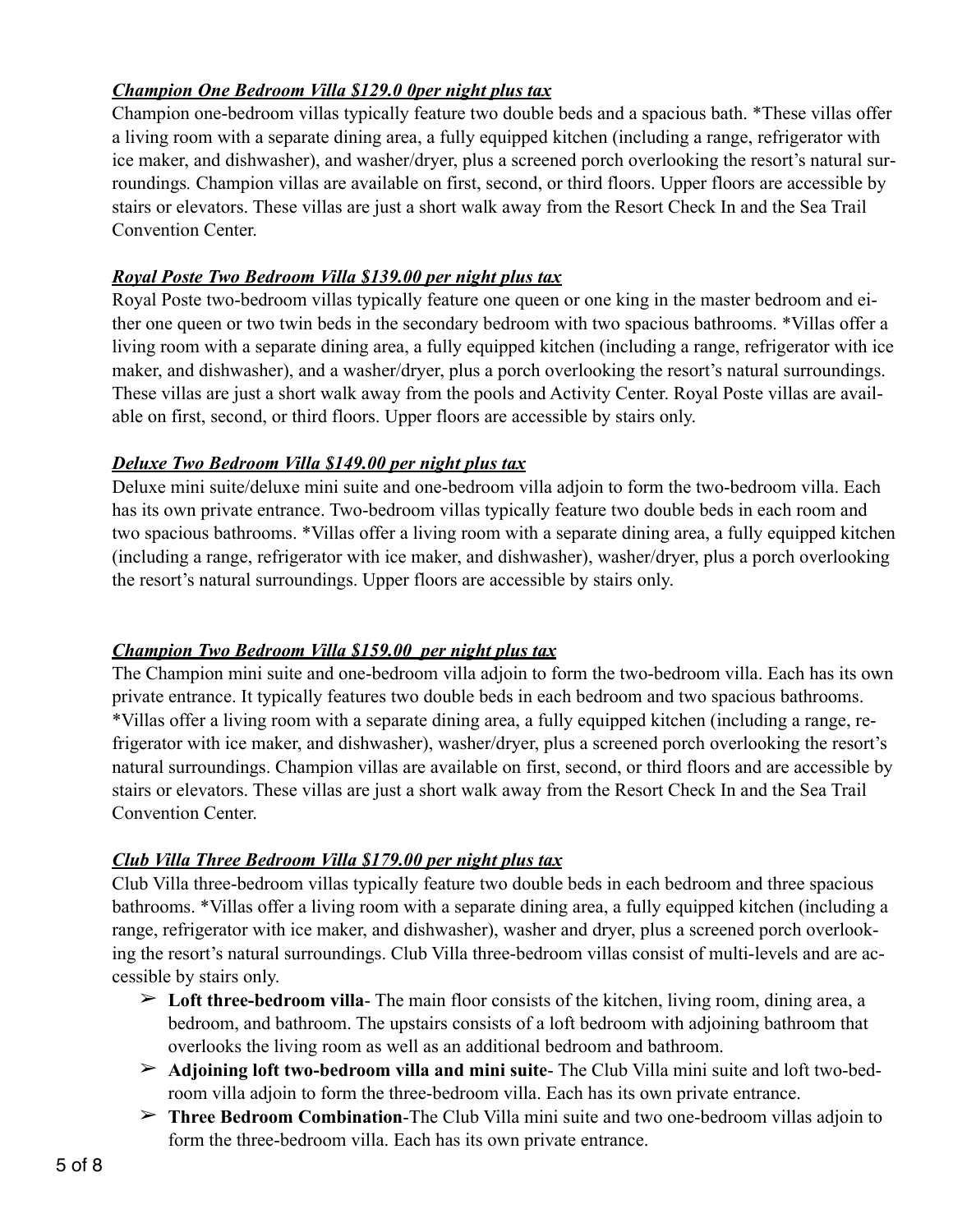## *Club Villa Four Bedroom Villa \$209.00 per night plus tax*

The Club Villa mini suite and Club Villa loft three bedroom adjoin to form the four-bedroom villa. Each has its own private entrance. Club Villa four-bedroom villas typically feature two double beds in each bedroom and four spacious bathrooms. \*Villas offer a living room with a separate dining room area, a fully equipped kitchen (including a range, refrigerator with ice maker, and dishwasher), washer/dryer, plus a screened porch overlooking the resort's natural surroundings. Club Villa four-bedroom villas are all second-floor units, consist of multi-levels, and are accessible by stairs only.

Above rates are based per unit per night, up to standard occupancy, four (4) guest per bedroom.

 Accommodations at above quoted group rates are available three nights prior and three nights post conference dates based on availability.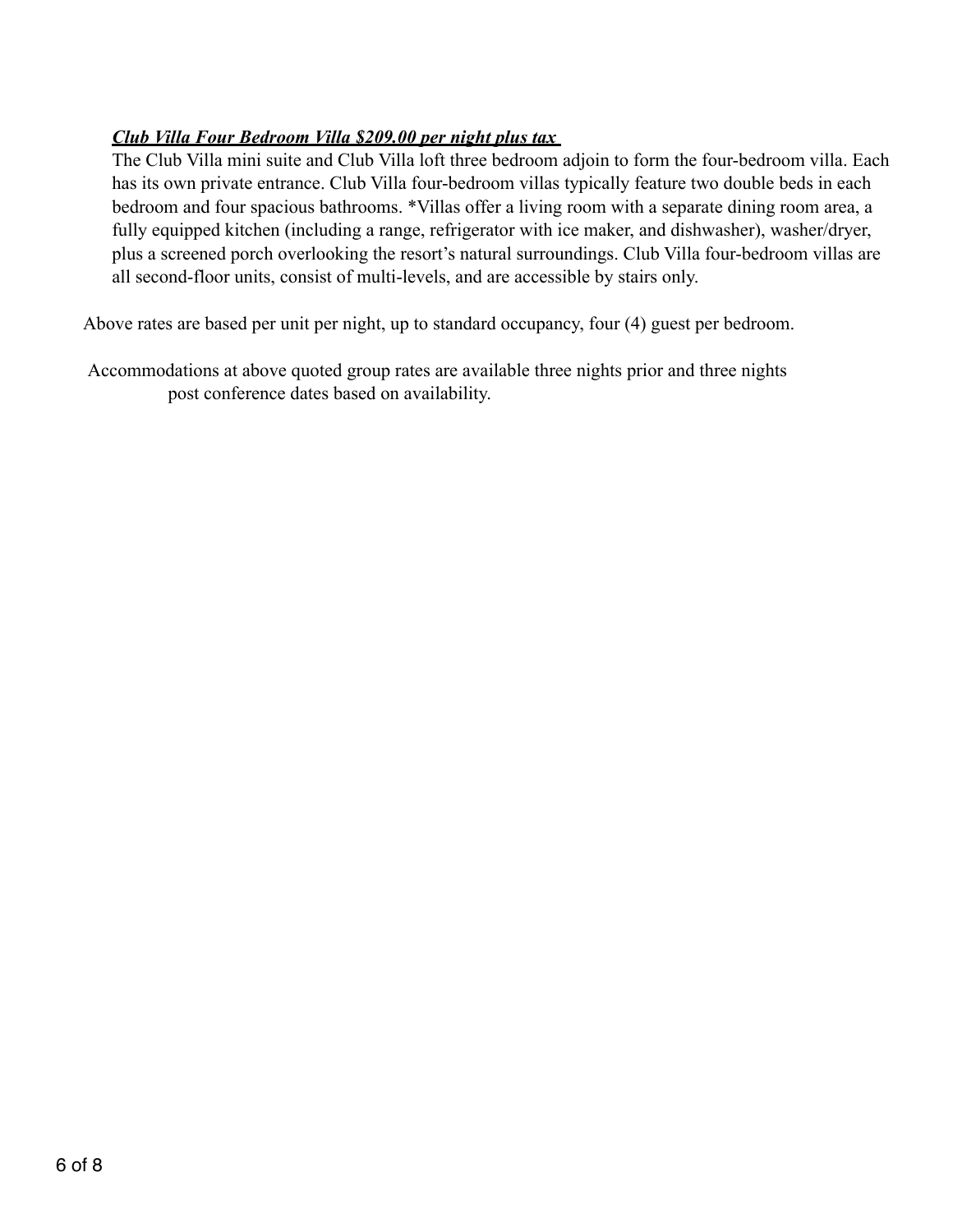

North Carolina Head Start Association

Talent Show Entry Form

Wednesday, October 4, 2018

7:00pm

 $\mathcal{L}_\text{max}$  and  $\mathcal{L}_\text{max}$  and  $\mathcal{L}_\text{max}$  and  $\mathcal{L}_\text{max}$  and  $\mathcal{L}_\text{max}$  and  $\mathcal{L}_\text{max}$ 

**All entries will need to provide their own music and any props** 

**Each entry is limited to 3 minutes.** 

 **Each entry will be notified of their acceptance by September 15, so please provide an email or phone number**